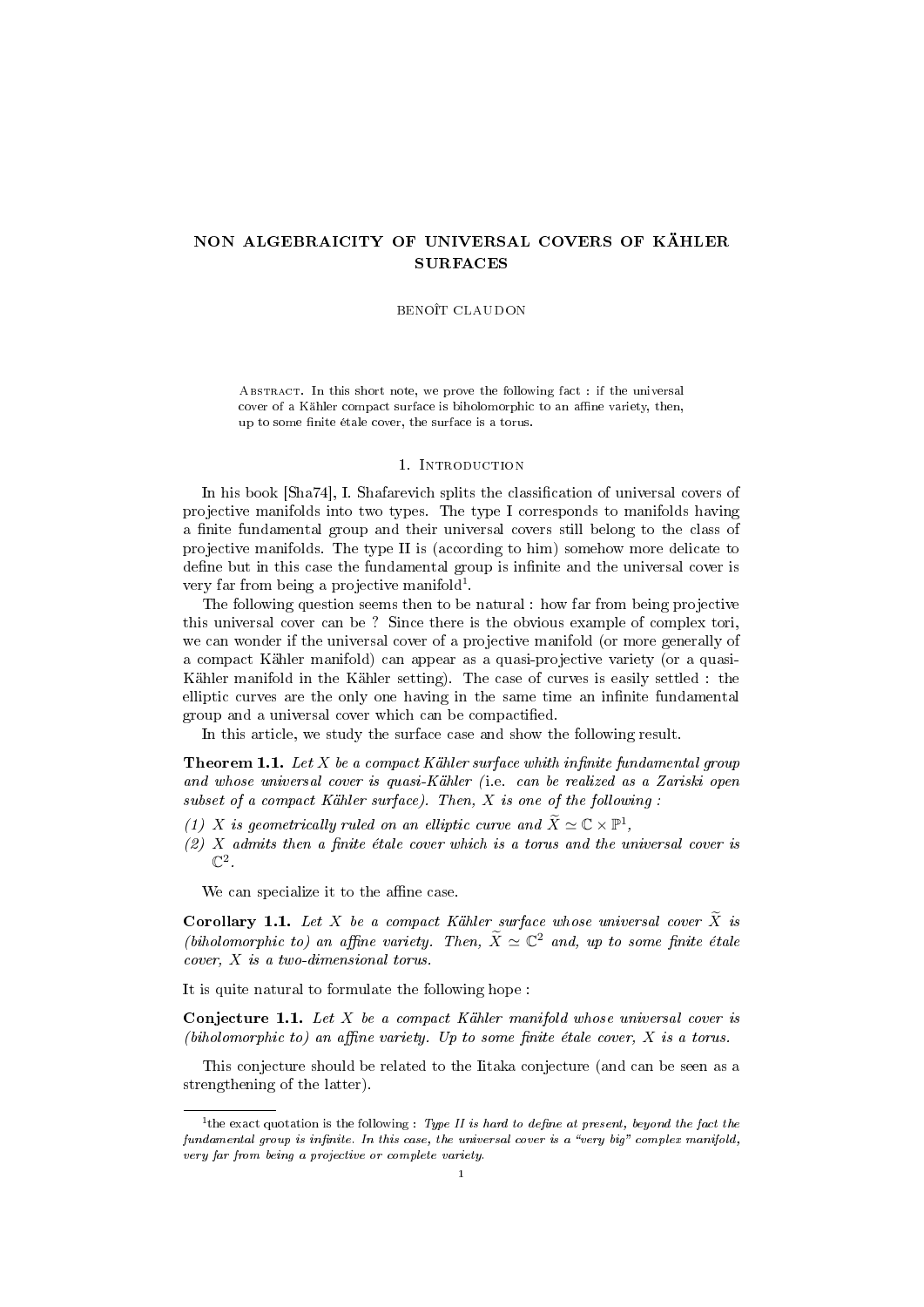#### 2 BENOÎT CLAUDON

Conjecture 1.2. A compact Kähler manifold covered by  $\mathbb{C}^n$  has a finite étale cover which is a torus.

Note that the conjecture 1.2 holds up to dimension 3 ; see [CZ05].

To conclude this introduction, let us point out the fact that the Kähler hypothesis is essential to ensure the validity of theorem 1.1. There exist several examples of non Kähler compact surfaces whose universal covers appear as quasi-projective varieties. Among them, we can quote the following examples :

- (1) Hopf surfaces: the universal cover is then  $\mathbb{C}^2 \setminus (0)$ .
- (2) Kodaira surfaces: these surfaces are elliptic submersion on an elliptic curve. Their universal covers are isomorphic to  $\mathbb{C}^2$  and their fundamental group are solvable groups which sit in an exact sequence

$$
1 \longrightarrow \mathbb{Z}^2 \longrightarrow \pi_1(X) \longrightarrow \mathbb{Z}^2 \longrightarrow 1.
$$

Les us note that these groups are not almost abelian (not even almost nilpotent).

A detailed description of these examples can be found in [BHPVdV04].

## 2. The non-general type case

In this section, we study the case where the surface X satisfies  $\kappa(X) \leq 1$ . For sake of brievity, let us denote (in the rest of this article) by  $(H)$  the following hypothesis :

$$
(H): \pi_1(X)
$$
 is infinite and X is quasi-Kähler.

We begin this section by the following observation : the hypothesis  $(H)$  implies minimality.

**Lemma 2.1.** If a surface X satisfies the hypothesis  $(H)$ , it is minimal : X does not contain a  $(-1)$ -curve.

## Proof :

Since  $\widetilde{X}$  is assumed to be quasi-Kähler, there exists a compact surface  $\hat{X}$  such that  $\widetilde{X} \hookrightarrow \widehat{X}$  is an open subset. If C is a  $(-1)$ -curve contained in  $X, \pi^{-1}(C)$  can then be written as a disjoint union of rational curves in  $\widetilde{X}$  and hence in  $\hat{X}$ :

$$
\pi^{-1}(C) = \bigcup_{i \in \pi_1(S)} C_i.
$$

Since being a (−1)-curve is a local property of the embedding of a curve, each curve  $C_i$  has self-intersection -1 in  $\hat{X}$ . Here we have a contradiction : a compact surface cannot contain infinitely many *disjoint*  $(-1)$ -curves.  $\square$ 

**Remark 2.1.** A compact surface cannot contain infinitely many disjoint  $(-1)$ curves because the second Betti number strictly decreases at each blow-down. It should be noted that a rational surface can contain infinitely many  $(-1)$ -curve. For instance, the blow-up of  $\mathbb{P}^2$  along the base locus of a pencil of cubics has this property.

The main point is now to understand which elliptic surfaces can in the same time fullfill the hypothesis  $(H)$ .

**Proposition 2.1.** Let  $X \longrightarrow C$  be an elliptic surface over a curve C. If X satisfies the hypothesis (H), then the universal cover of X is either  $\mathbb{C}^2$  (and X is covered by a torus) or  $\mathbb{P}^1 \times \mathbb{C}$ . In particular, in both cases we have  $\kappa(X) \leq 0$ .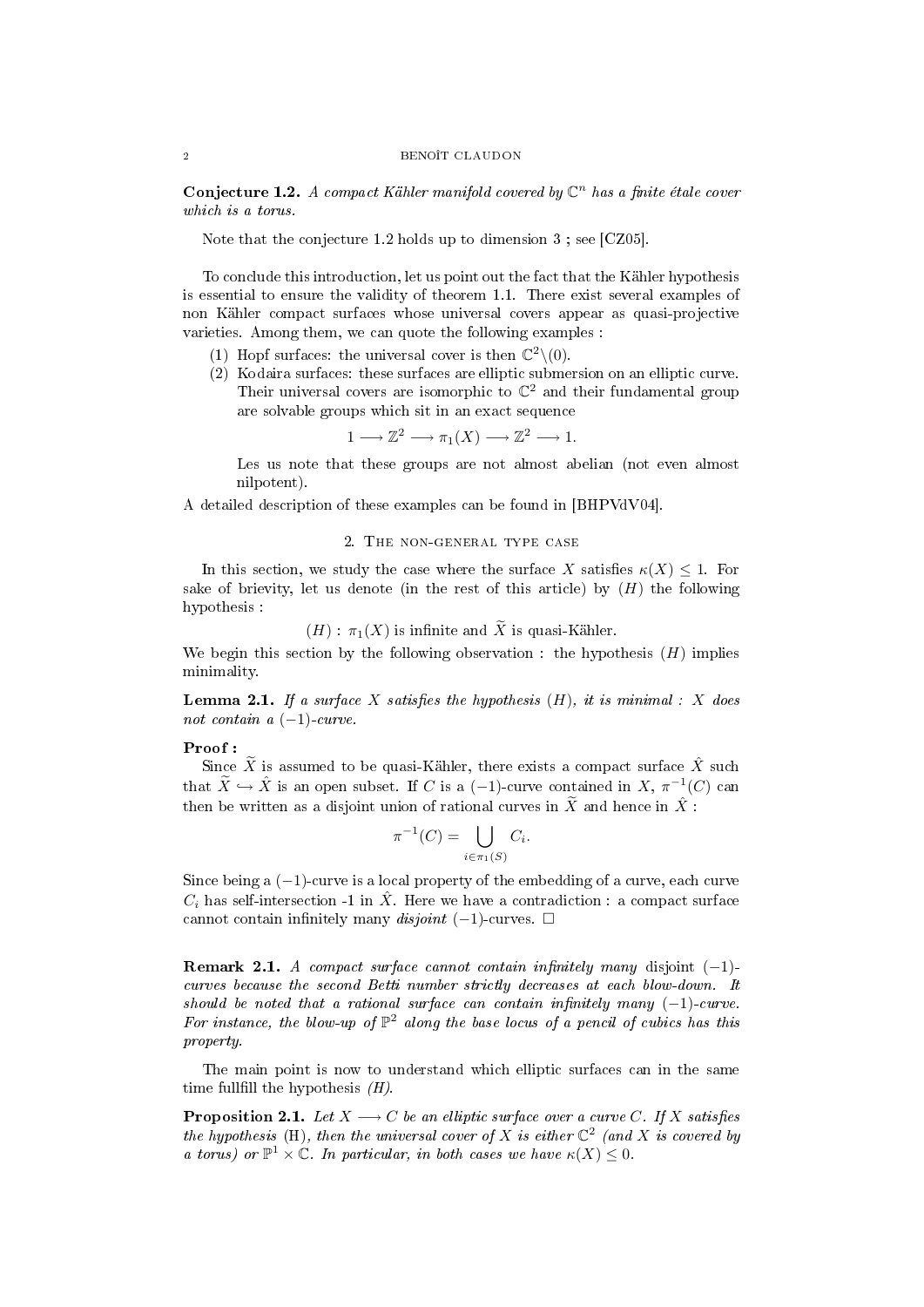## Proof :

We can assume (replacing  $S$  by a finite étale cover) that the fibration induces an exact sequence (see for instance [Cam98, appendix C]):

$$
(1) \qquad 1 \longrightarrow \pi_1(E)_X = \text{Im}(\pi_1(E) \longrightarrow \pi_1(X)) \longrightarrow \pi_1(X) \longrightarrow \pi_1(C) \longrightarrow 1.
$$

The universal cover of  $X$  being quasi-Kähler do not admit any non constant bounded holomorphic function and this implies that  $g(C) \leq 1$ . If the fibration has only multiple smooth fibres (of type  $mI_0$ ), some finite étale cover of X will become a smooth elliptic fibration. We can then apply the proposition  $2.2$  below to conclude that  $\widetilde{X} \simeq \mathbb{C} \times \widetilde{C}$ .

Let us assume now that the fibration has a genuine singular fiber (over  $y \in C$ ). We can then infer that the quotient  $\pi_1(E)_X$  is finite (as in [GS85]) and that  $g(C) = 1$  $(\tilde{X}$  is assumed to be non compact). This eaxctly means that the induced fibration  $\widetilde{X}\longrightarrow\mathbb{C}$  is a proper map. The family of fibres of this fibration consists in an analytic family of compact cycles of  $\widetilde{X}$  and then it induces a family of cycles of  $\widehat{X}$ . The cycles space  $\mathcal{C}(\hat{X})$  (constructed in [Bar75]) has only compact irreducible components and the fibration can then be extended to a (proper) fibration  $\hat{X}\longrightarrow \hat{C}=\mathbb{P}^1.$  But this fibration has one singular fibre for each point  $\tilde{y} \in \hat{C}$  lying over  $y \in C$ ; since it consists of infinitely many points, we get a fibration of a compact surface with infinitely many singular fibers. This is clearly impossible and the proposition is proved.  $\square$ 

In the course of the preceeding proof, we used the following fact.

**Lemma 2.2.** Let  $f: X \longrightarrow Y$  a submersion between compact complex manifolds whose fibers are genus 1 curves. If moreover  $X$  is supposed to be Kähler, then f is isotrivial and  $\widetilde{X}$  is biholomorphic to  $\mathbb{C} \times \widetilde{Y}$ .

#### Proof :

The  $j$  function

$$
j: \left\{ \begin{array}{ccc} Y & \longrightarrow & \mathbb{C} \\ y & \mapsto & j\left(f^{-1}(y)\right) \end{array} \right.
$$

is well-defined: use local (on  $Y$ ) analytic sections of  $f$  to have genuine elliptic curves and compute j. Since f is a submersion, j is holomorphic on Y hence constant. This exactly means that all fibers are isomorphic to a fixed elliptic curve  $E$ ; in particular, up to a finite étale cover,  $f : X \longrightarrow Y$  is a principal bundle of fiber E. From the fact that X is Kähler, we infer that  $q(X) = q(Y) + 1$  or, equivalently, that the morphism

$$
i_*:\pi_1(E)\longrightarrow \pi_1(X)
$$

induced by  $i : E \hookrightarrow X$  is injective. We can then consider the Albanese tori of X and  $Y$ ; the map

$$
\alpha(f) : \text{Alb}(X) \longrightarrow \text{Alb}(Y)
$$

is an elliptic bundle and induced clearly an isomorphism

$$
\widetilde{\mathrm{Alb}(X)} \simeq \widetilde{\mathrm{Alb}(Y)} \times \mathbb{C}.
$$

Pulling back this splitting to X yields the proposition.  $\Box$ 

**Remark 2.2.** The Kähler hypothesis is certainly not superfluous. If  $S \longrightarrow \mathbb{P}^1$  is an elliptic Hopf surface, the morphism

$$
\mathbb{Z}^2 = \pi_1(E) \xrightarrow{i_*} \pi_1(S) = \mathbb{Z}
$$

is absolutely not injective and the universal cover of S is  $\mathbb{C}^2\setminus\{0\}$ , i.e. a  $\mathbb{C}^*$ -bundle over  $\mathbb{P}^1$  .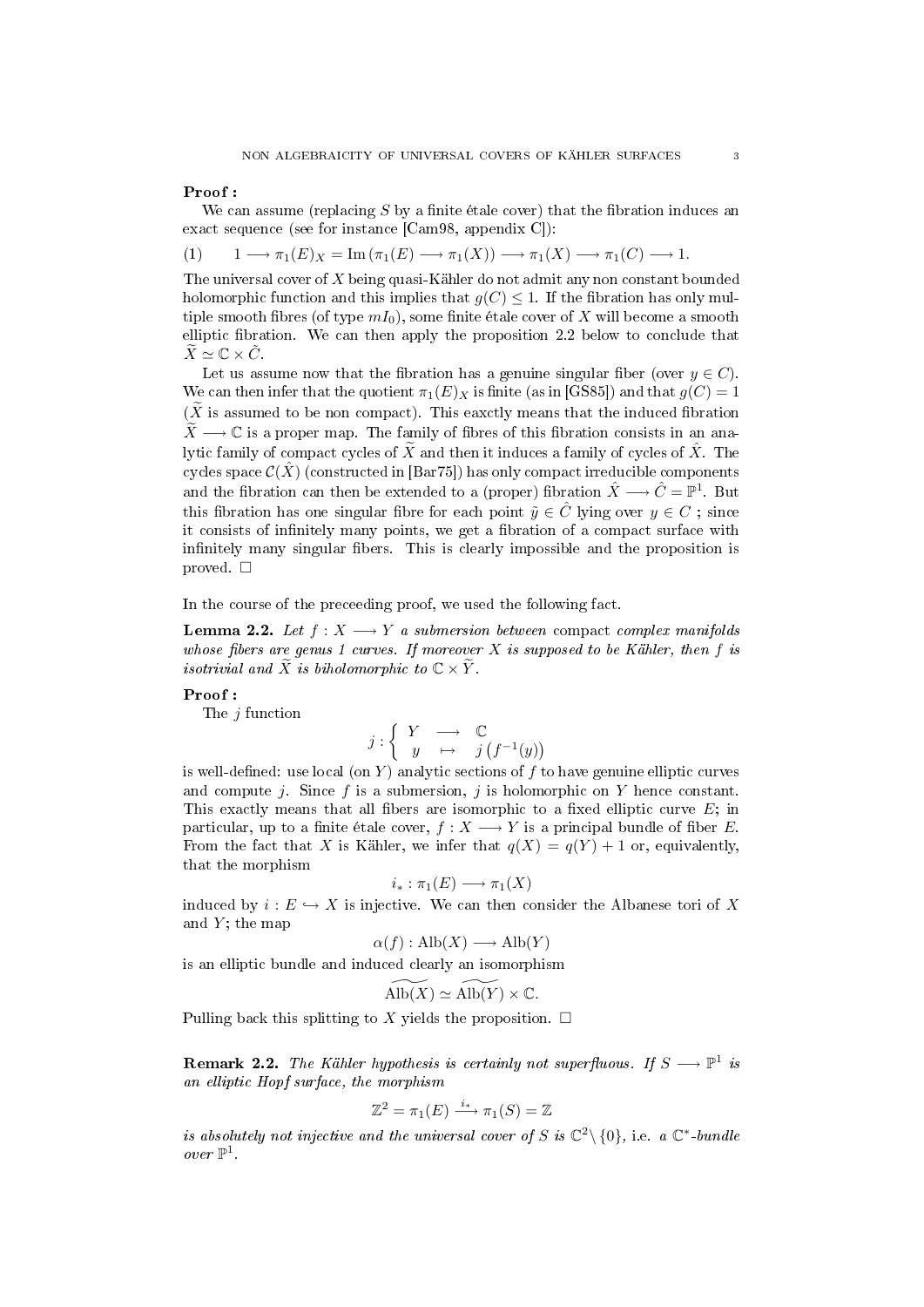We can now prove the main theorem under the assumption that the surface  $X$ is not of general type.

## Proof of the theorem 1.1, case  $\kappa(X) < 2$ :

Being minimal (lemma 2.1) and not of general type, the surface  $X$  belongs to one of the following class :

 $\kappa(X) = -\infty$ : X is geometrically ruled on a curve  $C(X) = \mathbb{P}(E)$  for some rank 2 vector bundle  $E$  on  $C$ ),

 $\kappa(X) = 0$ : up to a finite étale cover, X is a torus or a K3 surface,

 $\kappa(S) = 1: X$  is elliptic over a curve C.

In the first case, we can easily see that  $g(C) = 1$  and, the bundle E becoming trivial on  $\tilde{C} = \mathbb{C}$ , that  $\tilde{X} \simeq \mathbb{P}^1 \times \mathbb{C}$  (which is actually a quasi-projective variety). In the  $\kappa(X) = 0$  case, the fact that  $\pi_1(X)$  is infinite implies that X is a torus. The last case is ruled out by proposition 2.1.  $\Box$ 

## 3.  $L^2$  canonical forms and the general type case

In this final section, we have to prove that a (projective) surface cannot in the same time be of general type and satisfy the hypothesis  $H$ . To achieve this goal, we resort to  $L^2$  theory on  $\widetilde{X}$ .

3.1. Review of  $L^2$  index theory. In this paragraph, we state a particular case of the  $L^2$  index theorem of Atiyah [Ati76]; for more on this subject, see [Ati76] or the books [Lüc02] and [Roe98].

On  $\tilde{X}$ , consider the spaces of  $(p, q)$  harmonic forms which are  $L^2$  with respect to  $\tilde{\omega}$  :

$$
\mathcal{H}^{p,q}(\widetilde{X}) = \left\{ \alpha(p,q) - \text{form} | \Delta \alpha = 0, \int_{\widetilde{X}} |\alpha|_{\widetilde{\omega}} dV_{\widetilde{\omega} < \infty} \right\}.
$$

The case  $(p, 0)$  has the following interpretation; the Kähler identities show that  $(p, 0)$  harmonic forms are indeed holomorphic and theses spaces can be described as follows:

$$
\mathcal{H}^{p,0}(\widetilde{X})=H^0_{(2)}(\Omega^p_{\widetilde{X}})=\left\{\alpha\in H^0(\Omega^p_{\widetilde{X}})|\int_{\widetilde{X}}\alpha\wedge\overline{\alpha}\wedge\widetilde{\omega}^{n-p}<\infty\right\}.
$$

In particular, for  $p = n$ , we have the Bergman space and the integrability condition is independant of the metric  $\tilde{\omega}.$ 

These spaces of  $L^2$  harmonic forms are Hilbert spaces which are moreover endowed with an isometric action of  $\Gamma = \pi_1(X)$ . Using this action (and the compactness of  $X$ ), it is possible to define a renormalized dimension function (which takes a priori non-negative real values); we will use the following notations (we omit the additional subscript Γ):

$$
h_{(2)}^{p,q}(\widetilde{X}) := \dim_{\Gamma}\left(\mathcal{H}^{p,q}(\widetilde{X})\right).
$$

This notion of dimension enjoy some usual properties; we will need one of them in the sequel.

**Proposition 3.1.** If  $h_{(2)}^{p,q}(\widetilde{X})>0$  and if  $\Gamma$  is infinite, the space  $\mathcal{H}^{p,q}(\widetilde{X})$  is infinite dimensional (in the usual sense).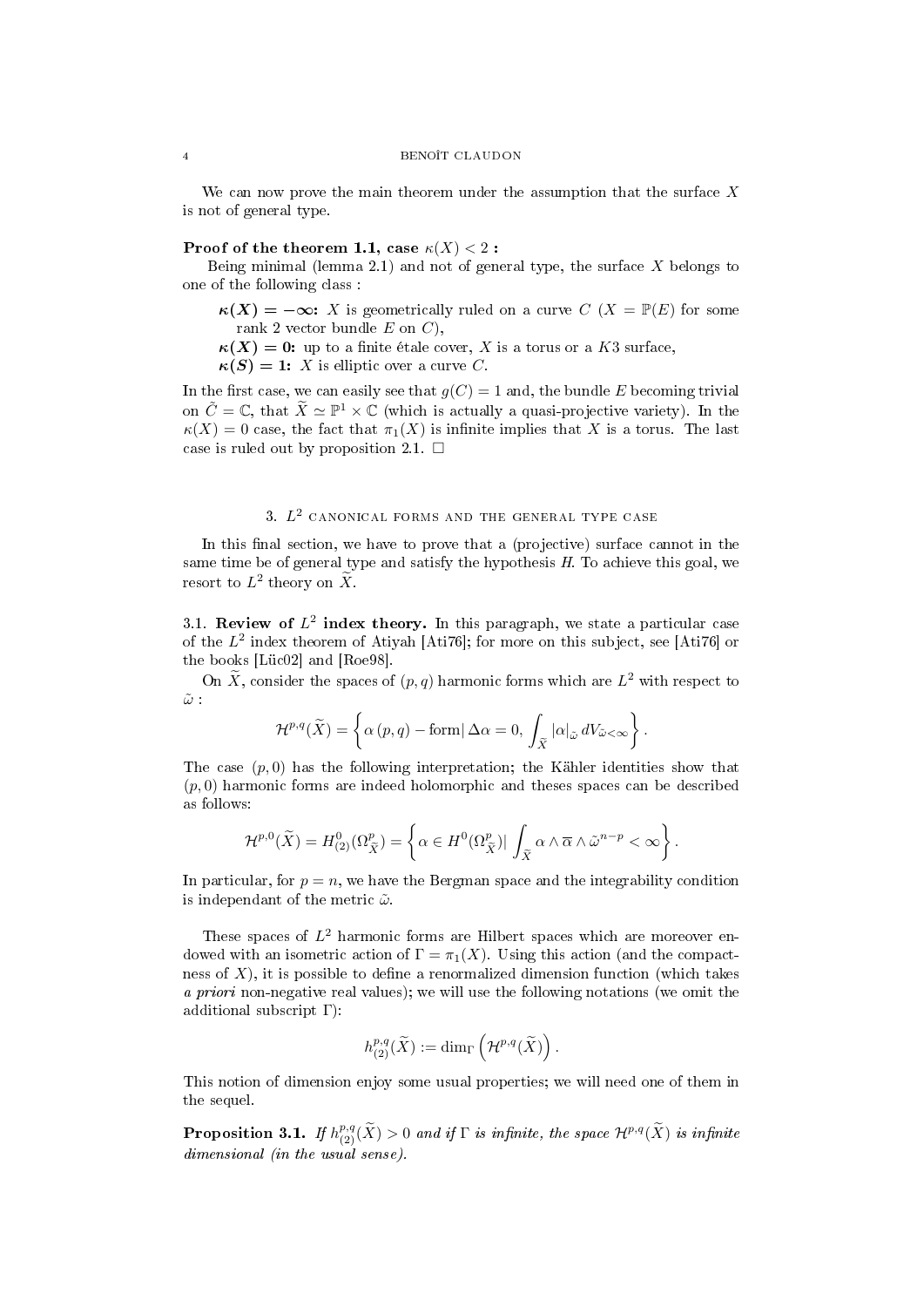#### Proof :

If  $\mathcal{H}^{p,q}(\tilde{X})$  were finite dimensional (but non zero), we could consider the function:

$$
k(x) = \sum_{j=1}^{N} |\alpha_j(x)|_{\tilde{\omega}}^2 \quad (x \in \tilde{X})
$$

where  $(\alpha_j)_{j=1..N}$  is an orthonormal basis of  $\mathcal{H}^{p,q}(\widetilde{X})$ . Since this expression is independant of the chosen basis, it is Γ-invariant and the computation of its integral on  $X$  gives:

$$
\int_{\widetilde{X}} k(x)dV_{\widetilde{\omega}} = \sum_{j=1..N} \int_{\widetilde{X}} |\alpha_j|_{\widetilde{\omega}}^2 dV_{\widetilde{\omega}} = N.
$$

Since we assume  $\Gamma$  to be infinite, the first integral is in fact infinite (k is  $\Gamma$ -invariant and not identically zero) and we get a contradiction.  $\Box$ 

In this setting, the  $L^2$  index theorem can be stated in the following form.

**Theorem 3.1** (M. F. Atiyah, [Ati76]). The  $L^2$  Euler characteristic of  $\tilde{X}$  is the same as the Euler characteristic of  $X$ :

$$
\chi_{(2)}(\mathcal{O}_{\widetilde{X}}) := \sum_{p=0}^{n} (-1)^p h_{(2)}^{p,0}(\widetilde{X}) = \chi(\mathcal{O}_X).
$$

3.2. Existence of  $L^2$  canonical forms and conclusion. We apply the  $L^2$  index theorem to get  $L^2$  canonical forms on universal covers of certain projective manifolds of general type.

**Lemma 3.1.** Let  $X$  be a projective manifold of general type. Then there exists an  $L^2$  canonical form on  $\widetilde{X}$  in the following situations:

- (i) dim $(X) = 2$  and  $\pi_1(X)$  is infinite.
- (ii) dim(X) = 3, X has a smooth minimal model and  $\widetilde{X}$  is not covered by compact surfaces.

#### Proof :

Let us consider first the surface case. Since everything is invariant under birational morphism, we can assume that the surface X is minimal:  $K_X$  is then big and nef. Applying  $L^2$ -index theorem and Miyaoka-Yau inequality, this yields:

$$
h_{(2)}^{0}(K_{\tilde{X}}) - h_{(2)}^{0}(\Omega_{\tilde{X}}^{1}) = \chi_{(2)}(\mathcal{O}_{\tilde{X}}) = \chi(\mathcal{O}_{X}) = \frac{c_{1}^{2} + c_{2}}{12} \ge \frac{1}{9}c_{1}^{2} > 0.
$$

We use here the vanishing of  $h_{(2)}^0(\mathcal{O}_{\tilde{X}})$ : being  $L^2$ , an holomorphic function tends to zero at infinity; it has to be constant (maximum principle) and then zero since  $\widetilde{X}$  has infinite volume. The positivity of  $c_1^2$  ( $K_X$  being nef and big) implies then the positivity of  $h_{(2)}^0(K_{\widetilde{X}})$ .

The three-dimensional case is based on the same arguments. Since  $\widetilde{X}$  is not covered by compact surfaces, Gromov Theorem 3.2 below implies the vanishing of  $h^0_{(2)}(\Omega^1)$  and the same computation as above gives:

$$
h^0_{(2)}(\Omega^2_{\tilde{X}}) - h^0_{(2)}(K_{\tilde{X}}) = \frac{c_1c_2}{24} \le \frac{1}{64}c_1^3 < 0.
$$

Here we use the fact that we can assume  $X$  smooth and minimal so as to apply the Miyaoka-Yau inequality. This proves the second statement.  $\square$ 

Let us recall the statement of the theorem quoted in the previous proof.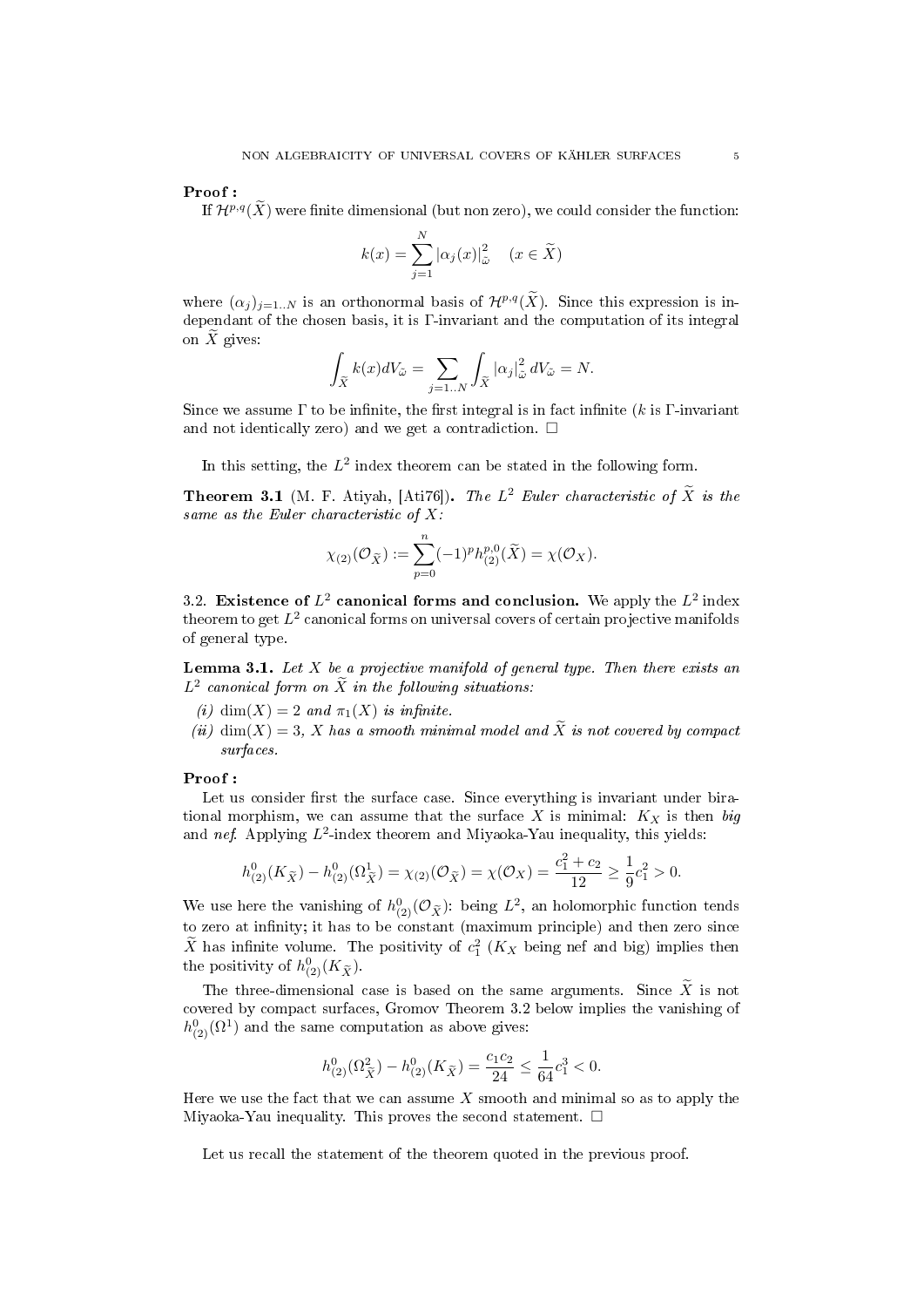Theorem 3.2 (M. Gromov, [Gro91]). Let X be a compact Kähler manifold with non vanishing first  $L^2$  Betti number  $h^0_{(2)}(\Omega^1_{\widetilde X})$  and with infinite fundamental group. Then there exists a proper (surjective) map

$$
f:\widetilde{X}\longrightarrow \mathbb{D}
$$

such that  $H^0_{(2)}(\Omega^1_{\widetilde{X}})$  is induced by f; in particular,  $\widetilde{X}$  is covered by compact hyper-<br>existence surfaces.

Remark 3.1. The smoothness of the minimal model cannot be ommited in lemma 3.1. To see this consider the example described in [EL97]. Let  $\pi : C \longrightarrow E$  be a double cover of an elliptic curve with  $g(C) \geq 2$  and denote by  $\tau$  the involution of  $\pi$ . If  $A = E \times E \times E$  and X is a desingularization of the quotient

$$
Y = C \times C \times C / \langle \tau \times \tau \times \tau \rangle,
$$

X has a generically finite map  $X \longrightarrow A$  (its Albanese variety). It is obvious that  $X$  is of general type; nevertheless its universal cover has no non-zero  $L^2$  canonical form. Actually, it is proven in [EL97] that  $\chi(\mathcal{O}_X) = 0$ ; being generically finite on an abelian variety, X satisfies the following  $L^2$  vanishings conditions :

$$
H_{(2)}^{0}(\widetilde{X}, \Omega_{\widetilde{X}}^{j}) = 0, j = 0, 1, 2.
$$

The  $L^2$ -index theorem is reduced to the equality we looked for

$$
h_{(2)}^{0}(K_{\widetilde{X}}) = -\chi_{(2)}(\mathcal{O}_{\widetilde{X}}) = -\chi(\mathcal{O}_{X}) = 0.
$$

It should be pointed out that the minimal model of  $X$  is nothing but  $Y$  which is (fortunately) not smooth.

We can now finish the

#### Proof of the theorem 1.1 :

Indeed, if X is surface of general type, its universal cover carries some  $L^2$ canonical forms (lemma 3.1). On the other hand, if X satisfies the hypothesis  $(H)$ , we can consider some compactification  $\widetilde{X} \hookrightarrow \widehat{X}$  of  $\widetilde{X}$ . It is now a well known fact the  $L^2$  canonical forms extend through the divisor  $D = \hat{X} \setminus \widetilde{X}$ . Indeed, choosing coordinates adapted to  $D$  near a smooth point of  $D$  and using Taylor expansion to compute the  $L^2$  norm, we see easily that the  $L^2$  condition prevent the canonical forms to have poles on D (here we use the important fact that the  $L^2$  condition does not involve the metric  $\tilde{\omega}$ ; this is true only for canonical forms). We get thus an injection:

$$
H^0_{(2)}(\widetilde{X}, K_{\widetilde{X}}) \hookrightarrow H^0(\hat{X}, K_{\hat{X}}).
$$

At this point, we have a contradiction:  $H^0(\hat{X}, K_{\hat{X}})$  is finite dimensional (compactness of  $\hat{X}$ ) whereas  $H^0_{(2)}(\tilde{X}, K_{\tilde{X}})$  is infinite dimensional (proposition 3.1). This concludes the proof of the main theorem.  $\Box$ 

#### **REFERENCES**

- [Ati76] M. F. Atiyah, Elliptic operators, discrete groups and von Neumann algebras, Colloque "Analyse et Topologie" en l'Honneur de Henri Cartan (Orsay, 1974), Soc. Math. France, Paris, 1976, pp. 43-72. Astérisque, No. 32-33.
- [Bar75] D. Barlet, Espace analytique réduit des cycles analytiques complexes compacts d'un espace analytique complexe de dimension finie, Fonctions de plusieurs variables complexes, II (Sém. François Norguet, 1974–1975), Springer, Berlin, 1975, pp. 1– 158. Lecture Notes in Math., Vol. 482.